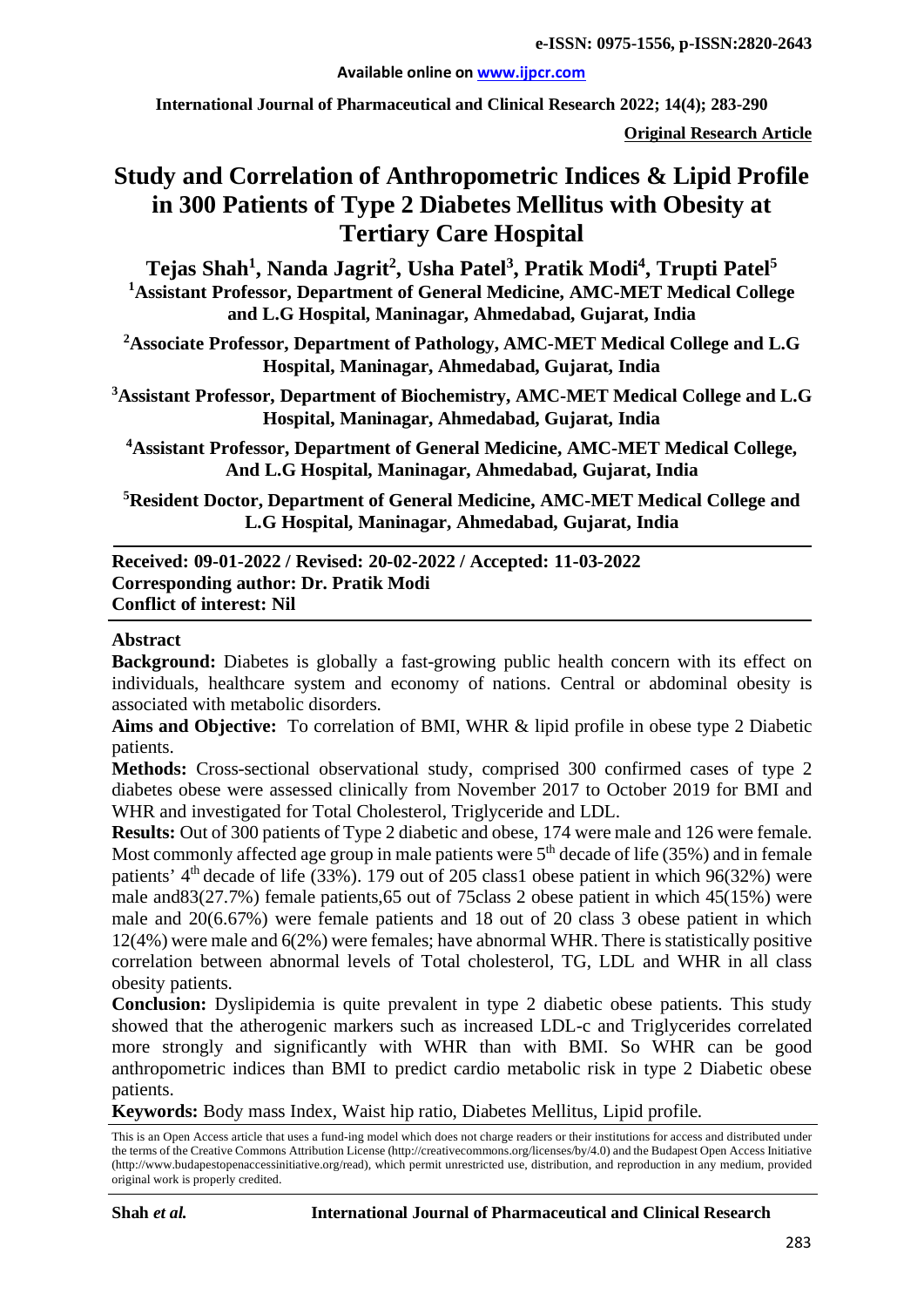# **Introduction**

Diabetes is globally a fast growing public health concern[1]. In line with the latest information from the International Diabetes Federation, 451 million adults worldwide have diabetes; this number is predicted to touch the 693 million figure by 2045[2]. India accounted for nearly one sixth of global diabetes burden in 2011 with about 62 million of people affected by diabetes which is projected to rise to 101 million by 2030[1,2]. Asian countries have the highest number of people with diabetes. Because of genetic variation and high vulnerability to environmental factors, classified via a low Body Mass Index, central obesity, excessive body fat proportion and a high degree of insulin resistance, the population of Asian Subcontinent faces higher risk for diabetes and its complications[3,4]. BMI is frequently used to categorize individuals as underweight, normal, overweight and obese[5] and obese patient further classified on basis of BMI AS CLASS 1 OBESITY (30-34.9), CLASS 2 OBESITY(35-35.9) & CLASS 3 OBESITY  $(>40)$ .

High BMI (Body mass Index) has a 2 times greater risk of developing Type2 DM compared to low BMI. The results showed that general obesity had risk of 2.24 times while abdominal obesity had risk of 2.44 times for occurrence of Type2 DM[6]. In Type2 Diabetic patients' abnormalities of lipid metabolism can be found in the form of dyslipidemia. Dyslipidemia is a disorder of lipid metabolism characterized by an increase or decrease in lipid fraction in the plasma. The main lipid fraction abnormalities include increase in total cholesterol, triglycerides, low density lipoprotein and decrease high density lipoprotein. Dyslipidemia caused by Type2 DM is secondary dyslipidemia[7]. Type 2 DM is characterized by impaired insulin secretion, insulin resistance, excessive hepatic glucose production, and abnormal fat metabolism[8]. Obesity, particularly

visceral or central (as evidenced by the waist hip ratio), is very common in type 2 DM (80% or more are obese).

Insulin resistance, the decreased ability of insulin to act effectively on target tissues (especially muscle, liver, and fat), is a prominent feature of type 2 DM and results from a combination of genetic susceptibility and obesity[9]. The influence of obesity on type 2 diabetes mellitus is determined not only by the degree of obesity but also by where fat accumulates. Increased upper body fat including central obesity, as reflected in increased abdominal girth or waist-to-hip ratio, is associated with the metabolic syndrome, type 2 diabetes, and cardiovascular diseases[10].

# **Aims and Objectives**

The objective of our study was:

- 1. To evaluate BMI and WHR of Type2 Diabetic obese patient.
- 2. To analyze lipid parameters in patients with type 2 diabetic obese patient.
- 3. To correlate BODY MASS INDEX, Waist Hip ratio and serum Lipid profile in type 2 diabetic Obese patient.

# **Materials and Method**

This observational cross-sectional study includes 300 Type 2 diabetic obese patients who satisfied the inclusion criteria, and this study was carried out in Department of General Medicine. AMCMET MEDICAL College, Ahmedabad from November 2017to January 2019. Informed written consent was obtained from every participant and the study was approved by the institutional ethics review committee. The confirmed cases will be finally analyzed and assessed clinically and by appropriate lab investigations. BMI was calculated as weight in kilograms divided by the square of height in meters.  $BMI =$ Weight(kg)/height (m2). We had taken patient who set in the criteria for obesity in which BMI >\_30KG/M2 and classified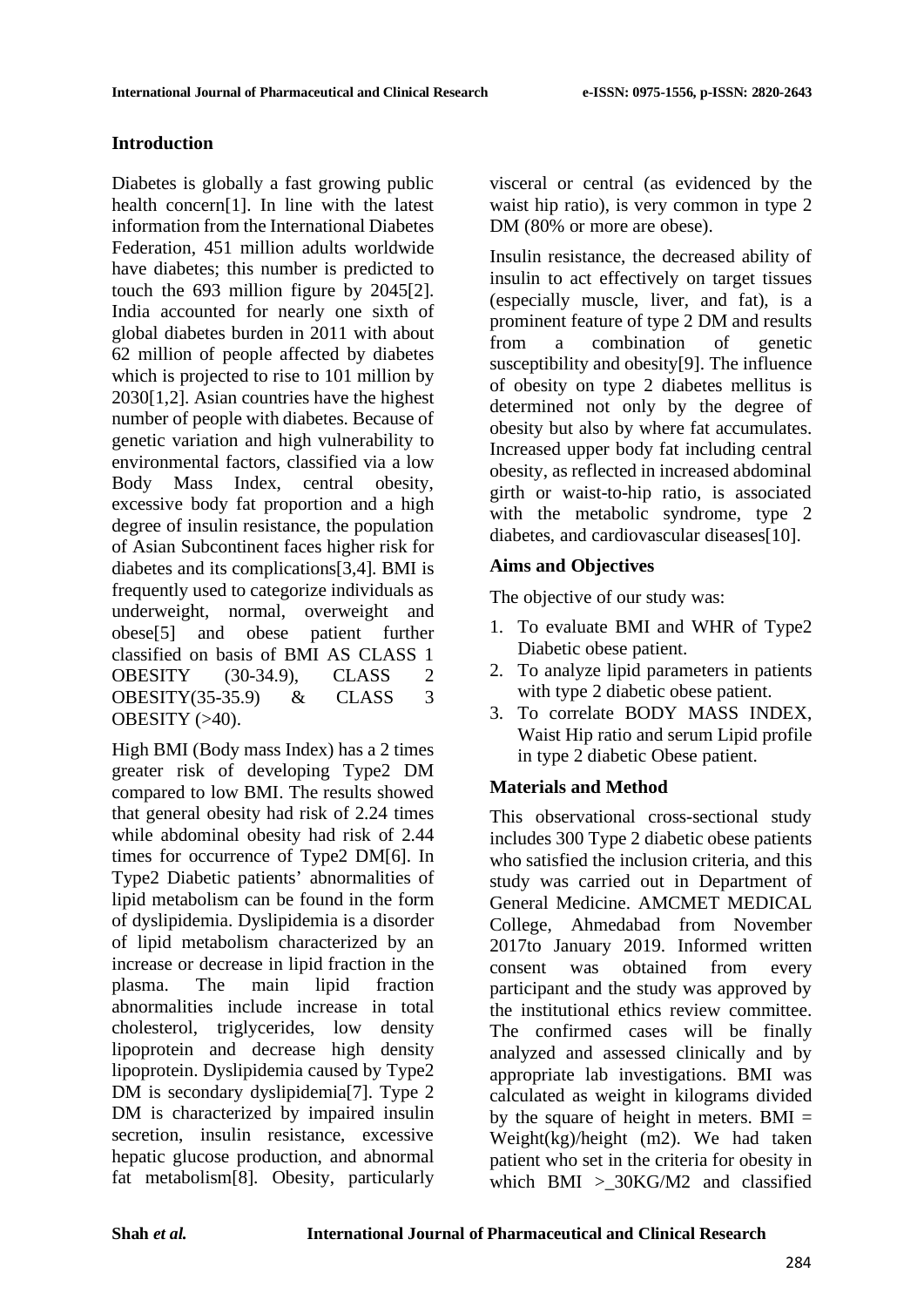into: Class 1(30.0-34.9kg/m2), Class 2 (35.0-39.9kg/m2), Class 3 (more than 40 kg/m2). We measured waist circumference according to The WHO STEP wise Approach to Surveillance (STEPS) which provides a simple standardized protocol for measuring waist circumference which instructs that the measurement to be taken at the approximate midpoint between the lower margin of the last palpable rib and the top of the iliac crest (WHO, 2008b).

Hip circumference was measured around the widest portion of the buttocks. The ratio of the waist circumference and hip circumference was used to calculate WHR. The threshold cut-off values adopted for WHR  $\geq 0.90$  for males and  $\geq 0.85$  for females in obesity. Venous blood samples were collected after an overnight fasting in the patients for lipid profile. Value is calculated according to Fried Ewald equation=Total cholesterol-(HDL-TG/5). The cut-off values taken for dyslipidemia according to National Cholesterol Education Program Adult Treatment Panel III criteria: Total cholesterol (TC)≥ 200mg/dl,Low density lipoprotein (LDL-C)≥ 100mg/dl, Triglycerides (TG)≥ 150mg/dl, High density lipoprotein (HDL-C $\geq$  40mg/dl male &  $\leq$ 50mg/dl in female.

# **Statistical Analysis**

Data entry was done in MS Excel 2010 and analysis of data was done using SPSS. Continuous variables were reported as mean and standard deviation. Categorial variables were reported as number and percentages.  $p$ -values  $\langle 0.05$  were considered statically significant.

#### **Results**

A study was carried out to analyze the correlation of BMI, waist Hip ratio & Serum Lipid profile in 300 patients having type 2 diabetes and obesity in AMC MET MEDICAL College. In our study 174(58%) patients were Male and 126 (42%) patients were Female. So, more no. of patients was of Male gender. Among them most commonly affected age group in male patients were  $5<sup>th</sup>$  (51 -60) decade of life  $(35\%)$  and in female patients'  $4<sup>th</sup>(41 - 50)$ decade of life (33%). In malesClass1 and class2 obesity is found most frequently in 51-60 years of age & class 3(Morbid) obesity is most commonly seen in 41 -50  $(2\%)$  years and 61-70  $(2\%)$  years of age group. In females, Class 1 obesity is found most frequently in 41-50years of age, while class 2 obesity most commonly seen in 51- 60 years &class 3(Morbid) obesity is most commonly seen in 31-40 (1%) years and  $61-70(1\%)$  years of age group.



**Figure 1: Age wise distribution with gender**

Most commonly affected age groups in male were 5<sup>th</sup> decade and in female 4<sup>th</sup> decade of life.

#### **Shah** *et al.* **International Journal of Pharmaceutical and Clinical Research**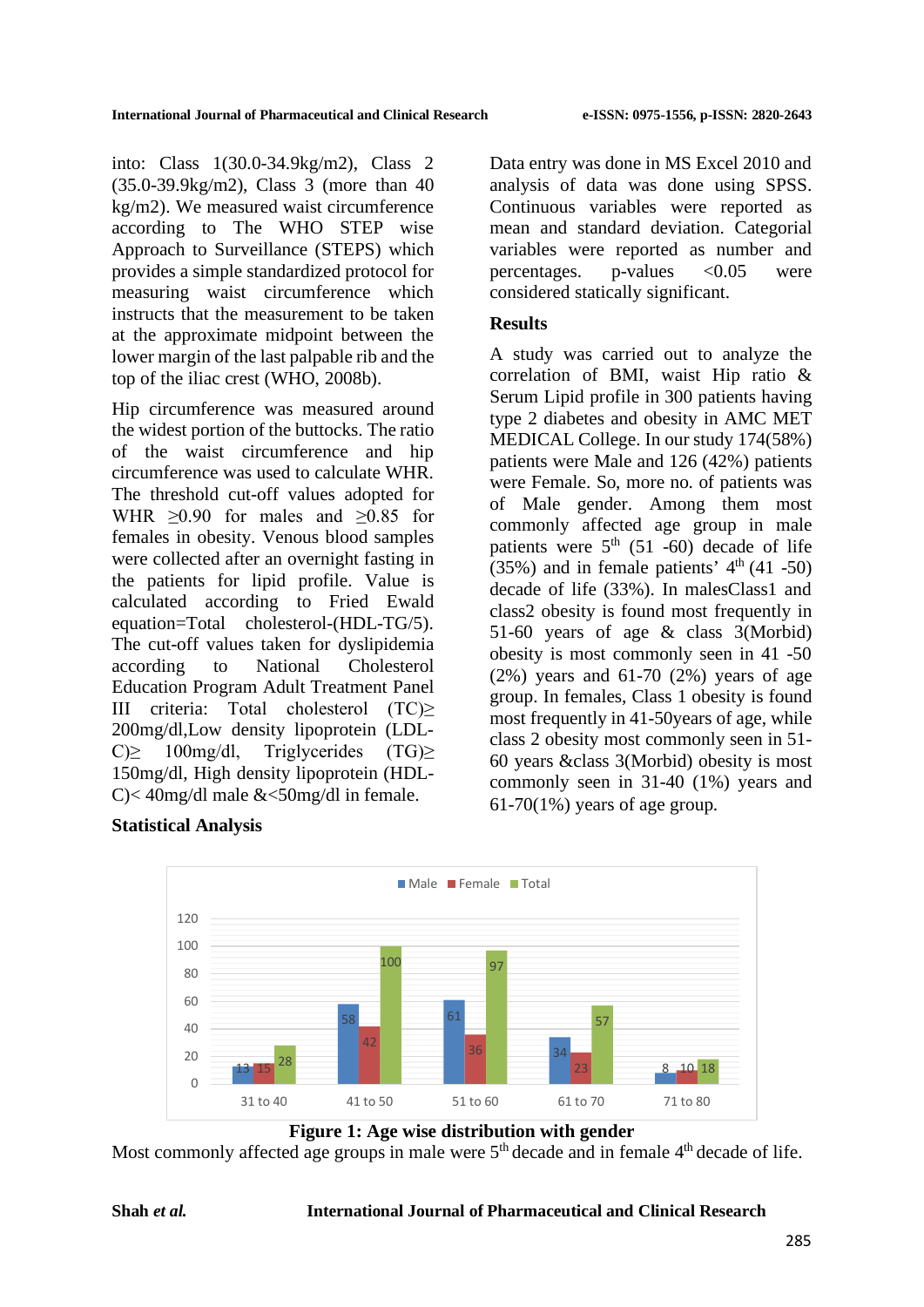#### **International Journal of Pharmaceutical and Clinical Research e-ISSN: 0975-1556, p-ISSN: 2820-2643**





**Figure 2: Distribution of patient according to obesity classes as per BMI**

111 out of 205 male patients and 94 out of 205 female patients were under class 1 obesity.50 out of 75 male patients and 25

out of 75 were under class 2 obesity and 13 out of 20 male patients and 7 out of 20 female patients belonged to class 3 obesity.

| Table 1: Distribution of Patient According to Obesity Classes as per BMI. |             |               |              |  |  |  |
|---------------------------------------------------------------------------|-------------|---------------|--------------|--|--|--|
|                                                                           | <b>Male</b> | <b>Female</b> | <b>Total</b> |  |  |  |
| Class1                                                                    | 111(37%)    | $94(30\%)$    | 205(67%)     |  |  |  |
| Class <sub>2</sub>                                                        | 50(17%)     | $25(10\%)$    | 75(27%)      |  |  |  |
| Class <sub>3</sub>                                                        | 13(4%)      | 7(2%)         | 20(6%)       |  |  |  |
| <b>Total</b>                                                              | 174(58%)    | 126(42%)      | 300          |  |  |  |

Class 1 obesity were  $67\%$ , class 2 obesity were 27 % and class 3 (morbid obesity) were  $6\%$ 

| BMI                | <b>ABNORMAL WHR</b> |                        | <b>NORMAL WHR</b> |                  |  |
|--------------------|---------------------|------------------------|-------------------|------------------|--|
| $(34.22 \pm 3.14)$ | $MALE$ ( $>0.9$ )   | FEMALE $)$ ( $>0.85$ ) | MALE $(0.9)$      | FEMALE $(>0.85)$ |  |
| <b>CLASS 1</b>     | $96(32\%)$          | 83(27.7%)              | 15(5%)            | $11(3.7\%)$      |  |
| <b>CLASS 2</b>     | 45(15%)             | 20(6.67%)              | $5(1.67\%)$       | 5(1.67%)         |  |
| <b>CLASS 3</b>     | 12(4%)              | 6(2%)                  | $1(0.33\%)$       | $1(0.33\%)$      |  |
| <b>TOTAL</b>       | $153(51\%)$         | $109(36.3\%)$          | 21(7%)            | $17(5.7\%)$      |  |

|--|

According to our study,179 out of 205 class1 obese patient in which 96(32%) were male and83(27.7%) female patients,65 out of 75class 2 obese patient in which 45(15%) were male and 20(6.67%) were

female patients and 18 out of 20 class 3 obese patient in which 12(4%) were male and 6(2%) were females; have abnormal WHR.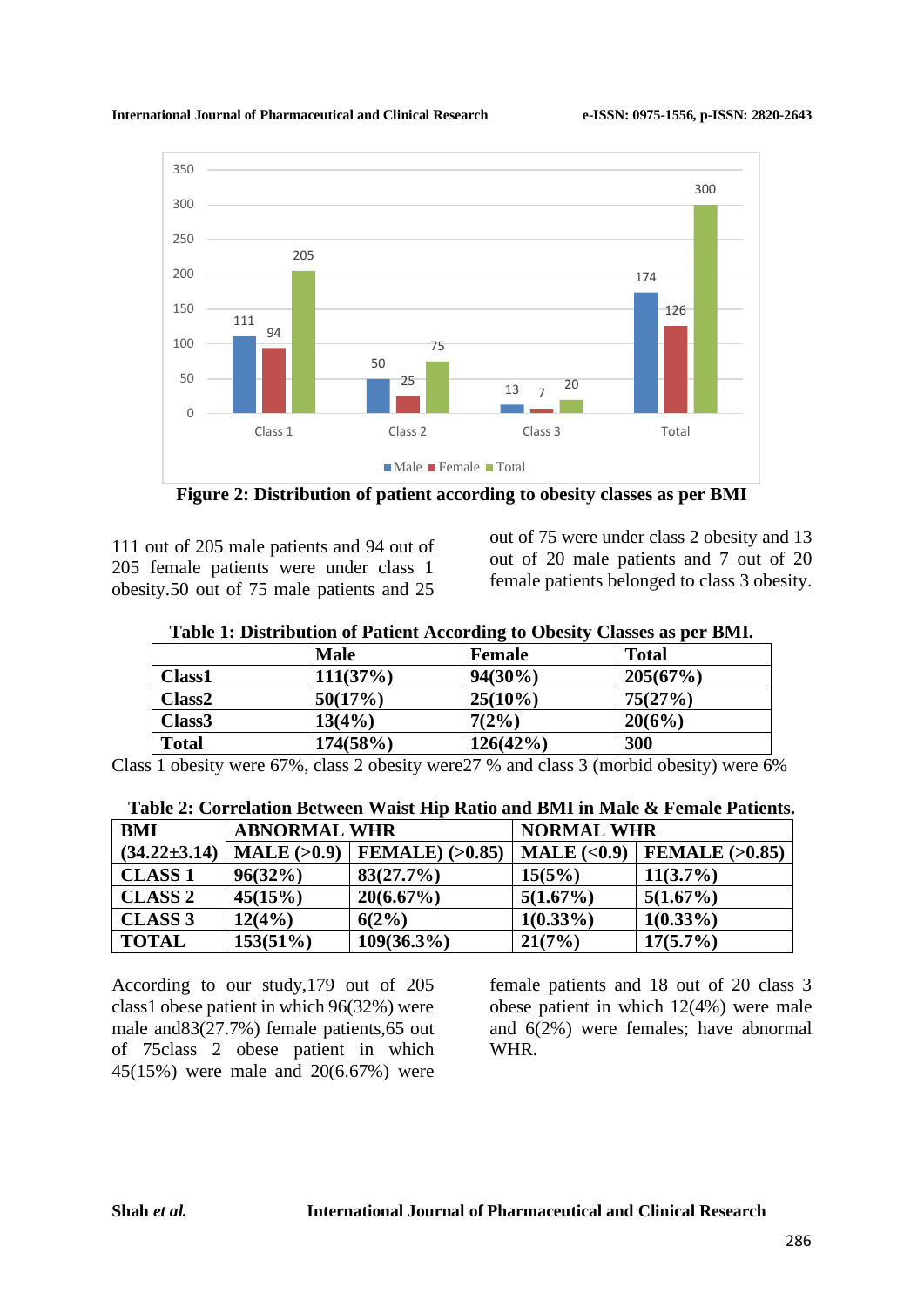| <b>TOTAL</b><br><b>CHOLESTEROL</b><br><b>Obesity</b><br>$(mg/dl)$ (258.67 $\pm$ 50.3)<br>classes |              |                 |                     | <b>TRIGLYCERIDE</b><br>$(mg/dl)$ (248.98 $\pm$ 77.96) |                        | <b>LDL</b><br>(mg/dl)<br>$(219.64 \pm 51.26)$ |                                        |              |                          |
|--------------------------------------------------------------------------------------------------|--------------|-----------------|---------------------|-------------------------------------------------------|------------------------|-----------------------------------------------|----------------------------------------|--------------|--------------------------|
| accordin<br>g to BMI                                                                             | $<$ 200      | >200            | P<br>valu           | <150                                                  | >150                   | P<br>valu                                     | < 100                                  | >100         | P<br>valu                |
|                                                                                                  |              |                 | e                   |                                                       |                        | e                                             |                                        |              | e                        |
| Class 1                                                                                          | 35<br>(11.7% | 170<br>(56.7%   | 0.04<br>6           | 24<br>$(8\%)$                                         | 181<br>(60.33)<br>$\%$ | 0.63<br>л                                     | 28<br>(9.33)<br>%                      | 177<br>(59%) | 0.03<br>$\bf{0}$         |
| Class 2                                                                                          | 7<br>(2.33%  | 68<br>(22.7%    | 0.15<br>$\mathbf 2$ | 11<br>$(3.7\%)$                                       | 64<br>(21.3%)          | 0.47<br>7                                     | $\overline{\mathbf{4}}$<br>(1.33)<br>% | 71<br>23.6%  | 0.07<br>$\boldsymbol{0}$ |
| Class 3                                                                                          | (0.33%       | 19<br>$(6.3\%)$ | 0.21<br>8           | 2<br>$(0.7\%)$                                        | 18<br>(6%)             | 0.74                                          | $\mathbf{1}$<br>(0.33)<br>$\%$         | 19<br>(6.3%  | 0.37<br>3                |
| Total<br>(300)                                                                                   | 43<br>(14.3% | 257<br>(85.7%   |                     | 37<br>(12.4%                                          | 263<br>(87.6%)         |                                               | 33<br>$(11\%)$                         | 267<br>(89%) |                          |

# **Table 3: Correlation of BMI and Total Cholesterol, Triglyceride and LDL in total study patients.**

There is statistically positive correlation between normal and abnormal cholesterol in all class 1 obesity patients while in class 2& class 3 obesity patients show statistically negative correlation between BMI and total cholesterol value. No statically significant correlation seen between normal and abnormal TG level in all class of obesity. But there is statically significant correlation seen between normal and abnormal LDL level in all class of obesity.

| Table 4: Correlation of WHR and Total Cholesterol, Triglyceride and LDL in Total |
|----------------------------------------------------------------------------------|
| <b>Study Patients.</b>                                                           |

|                            | <b>WHR</b><br>(cm) | <b>TOTAL</b>                  |         | <b>TRIGLYCERIDE</b>  |       | <b>LDL</b>           |            |  |
|----------------------------|--------------------|-------------------------------|---------|----------------------|-------|----------------------|------------|--|
| <b>Gender</b>              |                    | <b>CHOLESTEROL</b>            |         | (mg/dl)              |       | (mg/dl)              |            |  |
|                            |                    | $(mg/dl)$ (258.67 $\pm$ 50.3) |         | $(248.98 \pm 77.96)$ |       | $(219.64 \pm 51.26)$ |            |  |
|                            |                    | $200$                         | >200    | <150                 | >150  | $<$ 100              | $>100$     |  |
| <b>Male</b><br>$(n=174)$   | $0.9$              | 9                             | 12      | 6                    | 15    | 7                    | 14         |  |
|                            |                    | $(5\%)$ .                     | (7%)    | (3%)                 | (9%)  | (4%)                 | (8%)       |  |
|                            | >0.9               | <b>10</b>                     | 143     | 8                    | 145   | 9                    | 144        |  |
|                            |                    | (6%)                          | (82%)   | (5%)                 | (83%) | $(5.2\%)$            | $(82.8\%)$ |  |
|                            | < 0.85             | 6                             | 11      | 8                    | 9     |                      | <b>16</b>  |  |
| <b>Female</b><br>$(n=126)$ |                    | (5%)                          | $(9\%)$ | (6%)                 | (7%)  | $(0.8\%)$            | $(12.7\%)$ |  |
|                            | >0.85              | 18                            | 91      | 15                   | 94    | 16                   | 93         |  |
|                            |                    | (14%)                         | (72%)   | (12%)                | (75%) | $(12.7\%)$           | $(73.8\%)$ |  |
| <b>Total</b>               |                    | 43                            | 257     | 37                   | 263   | 33                   | 267        |  |
| $(n=300)$                  |                    | (14%)                         | (86%)   | (12%)                | (88%) | (11%)                | (89%)      |  |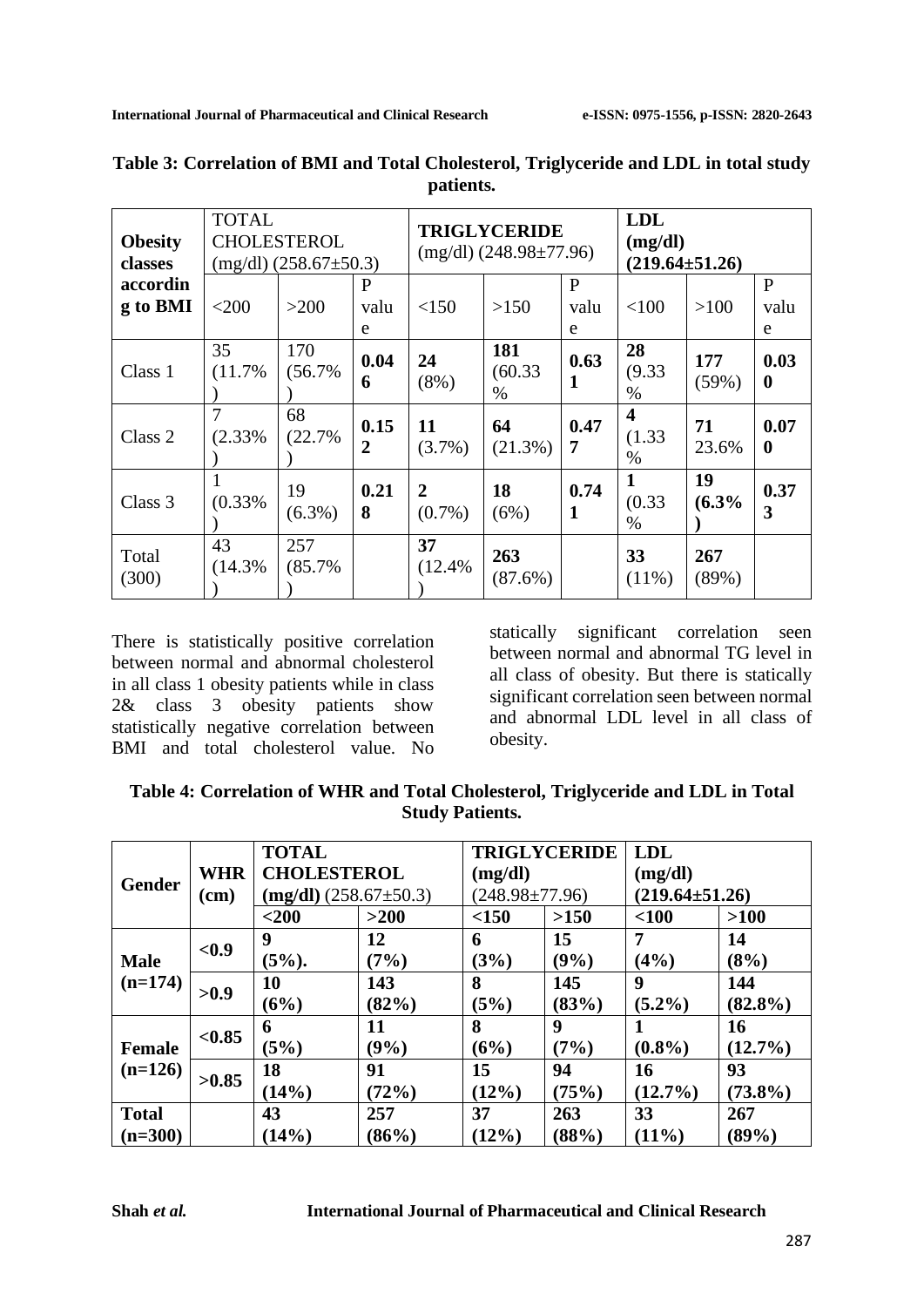There is statistically positive correlation between abnormal levels of Total cholesterol, TG, LDL and WHR in all class obesity patients.

#### **Discussion**

Our study examined correlation between BMI, WHR and serum lipid profile in type 2 diabetic obese patient. The study subjects were divided into several groups based on age, gender, BMI, WHR below and above threshold cut off values, and with normal and abnormal lipid profiles. As per our study, we found that patient belonging to class 1 obesity were 67%, class 2 obesity were27 % and class 3 (morbid obesity) were 6% (table 1&chart 2) which also matching with Study at Bansal et al[11] shows 37.5% patient were obese under study population, among obese 78.4% patient had class1 obesity, 17.6%had class 2 obesity and 3.9 %had class 3 obesity (morbid obesity). Another study conducted by Biadgo et al[12] and S choi et al[13] positive correlations were seen between WHR and TC in type 2 diabetics which matches with findings of our study (table 2  $&$  table 4).

There is statistically positive correlation (p value 0.046) in class 1 obesity patients while in class  $2&$  class 3 obesity patients show statistically negative correlation between BMI and total cholesterol value. (Class 2 p value0.152) (class 3 0.124) (table 3). Another study conducted by Bansal et al<sup>[11]</sup> shows statistically in significant correlation between BMI and Total cholesterol. Another study conducted by Raminderpalsingh et al[14] shows statistically significant correlations were not seen between BMI and TC ( $p = 0.856$ ) in the total population. So, BMI alone is not only tool to stratify patient for Dyslipidemia & BMI is not predictor for high serum cholesterol value.

In class 1 obesity (p value 0.631), class 2 obesity (p value 0.477), and 3 obesity (p value 0.7414) shows statistically negative correlations between BMI and TRIGLYCERIDES in our study, which is comparable to Study conducted by Bansal et al<sup>[11]</sup>. Another study conducted by Raminderpalsingh et al[14] shows statistically insignificant correlations between BMI and TG in the total population.

Our study shows class 1 obesity positive correlation (p value 0.03078) & class 2 obesity (p value  $0.0703$ ) & class 3 obesity (p value 0.373) negative correlations between LDL and BMI, which is comparable to another study done by Raminderpalsingh et al[14] which shows statistically insignificant correlations between BMI and LDL-C (p value 0.832) in the total population.

In our study, we found that 257(86%) out of 300 patients has altered TC value. Among them 143male patients & 91 female patients had altered (>200mg/dL) TC value and altered WHR.(m>0.9,f>0.85) so significant positive correlation was observed between WHR and TC in males(p value 0.00001 ) & insignificant correlation in female.(p value 0.0672) Which is compared to Study done by Raminderpal Singh Sibia et al<sup>[14]</sup> significant positive correlation was observed between WHR and TC in males(p value 0.002), while significant correlations was not seen between WHR and TC( p value 0.918) in females.

In our study, there is positive correlation was observed between WHR and TG in diabetic males ( $p= 0.0002$ ), and in diabetic females (0.0009) which is comparable to another study done by Raminderpal Singh Sibiaet al<sup>[14]</sup> shows positive correlation was observed between WHR and TG in males( p< 0.001) & insignificant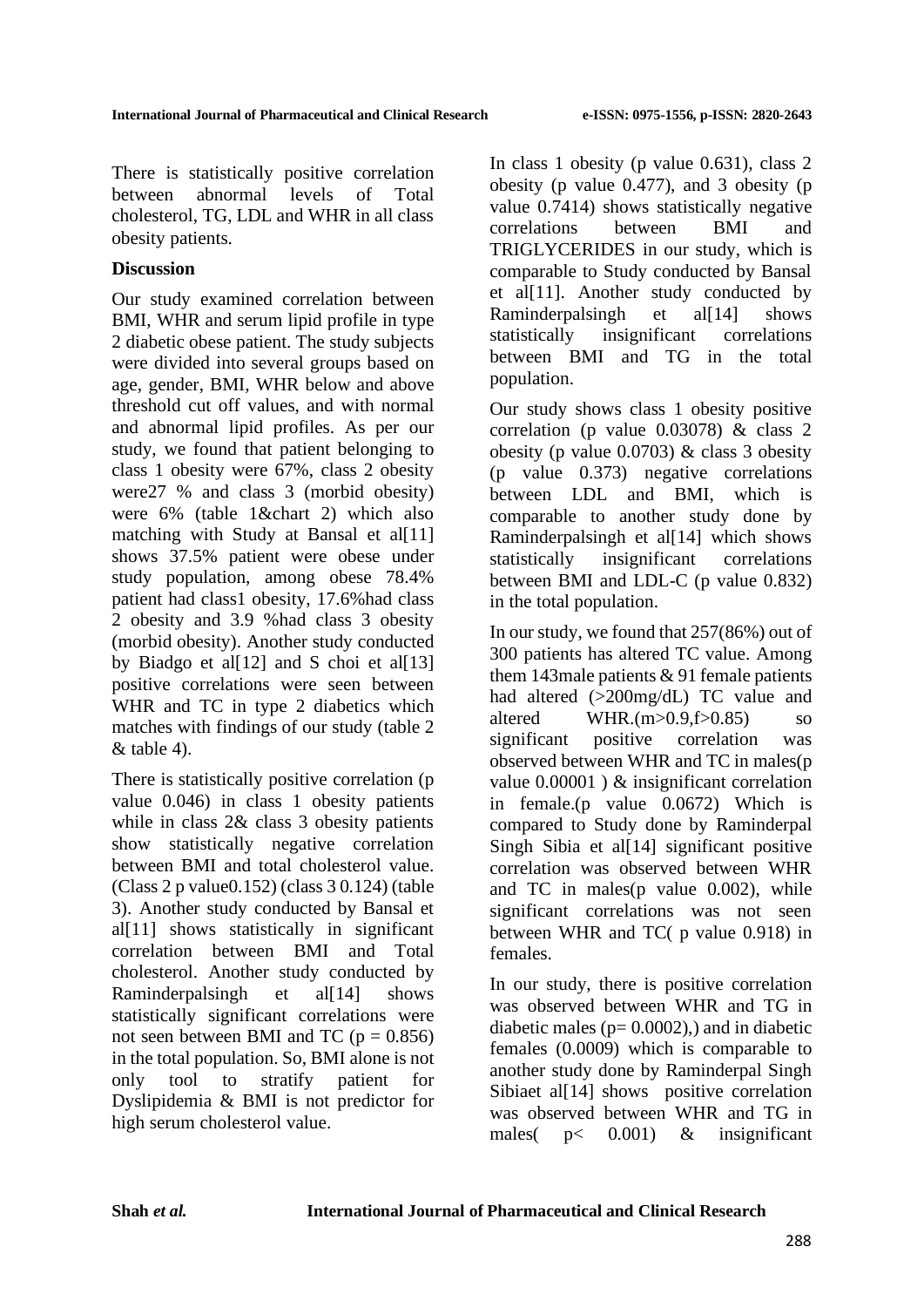correlations found between WHR and TG(p=0.131)in female patient.

In our study we found positive correlation between WHR and LDL in male patient  $(<0.00001$ ) and insignificant in female (p) value 0.322) which is comparable to study conducted by Sandhu et al[15].

In present study, it was observed that dyslipidemia is quite prevalent in type 2 diabetic obese patients and the most commonly affected lipid parameter was LDLc followed by TG followed by total cholesterol, another study conducted by Bolre et al<sup>[16]</sup> and Pokharel et al<sup>[17]</sup> show elevated LDLc followed by hypertriglyceridemia.

#### **Conclusion**

In present study, it was observed that dyslipidemia is quite prevalent in type 2 diabetic obese patients. This study showed that the atherogenic markers such as increased LDL-c and Triglycerides correlated more strongly and significantly with WHR than with BMI. So WHR can be good anthropometric indices than BMI to predict cardio metabolic risk in type2 Diabetic obese patients. But the key limitations of a study were small sample size and there is lack of consistency between anthropometry and lipid profile in various studies.

# **References**

- 1. Hussain A, Ali I. Diabetes mellitus in Pakistan: A major public health concern. Arch Pharm Pract. 2016;7(1):30–32.
- 2. Cho N, Shaw J, Karuranga S, Huang Y, da Rocha Fernandes J, Ohlrogge A, et al. IDF Diabetes Atlas: global estimates of diabetes prevalence for 2017 and projections for 2045. Diabetes Res. Clin. Pract. 2018; 138:271–281.
- 3. Arora M, Koley S, Gupta S, Sandhu J. A study on lipid profile and body fat in

patients with diabetes mellitus. Anthropologist. 2007;9(4):295–298.

- 4. Ramachandran A, Snehalatha C, Shetty AS, Nanditha A. Trends in prevalence of diabetes in Asian countries. World J Diabetes. 2012;3(6):110.
- 5. WHO Working Group. Use and interpretation of anthropometric indicators of nutritional status. Bull World Health Organ. 1986;64(6):929.
- 6. Susilawati MD, Muljati S, Bantas K. Determine and indicator of obesity in type 2 diabetes mellitus (T2DM) (Analysis of baseline secondary data from PTM cohort studies in Kebon Kalapa village, Bogor in 2011) Health Research Bulletin. Health Research and Development Agency. 2015; 43:1.
- 7. Silitonga HA, Siahaan JM, Anto EJ. Correlation between Obesity and Lipid Profile in Type 2 Diabetes Mellitus Patients at the Endocrine and Metabolic Polyclinic in General Hospital Pirngadi Medan. Open Access Maced J Med Sci. 2019;7(8):1309-1313. Published 2019 Apr 29.
- 8. Tripathy, D., Chavez, A.O. Defects in Insulin Secretion and Action in the Pathogenesis of Type 2 Diabetes Mellitus. Curr Diab Rep 10, 184–191 (2010).
- 9. Bakker, W., Eringa, E.C., Sipkema, P. et al. Endothelial dysfunction and diabetes: roles of hyperglycemia, impaired insulin signaling and obesity. Cell Tissue Res 2009:335, 165.
- 10. Björntorp P. Metabolic implications of body fat distribution. Diabetes Care 1991; 14:1132–1143.
- 11. Bansal P, Upadhyay HP, Jha R. Correlation Between Body Mass Index and Lipid Profile in a Diabetic Population of Central Nepal. JCMS Nepal. 2018;14(4):184-8.
- 12. Biadgo B, Abebe SM, Baynes HW, Yesuf M, Alemu A, Abebe M. Correlation between Serum Lipid